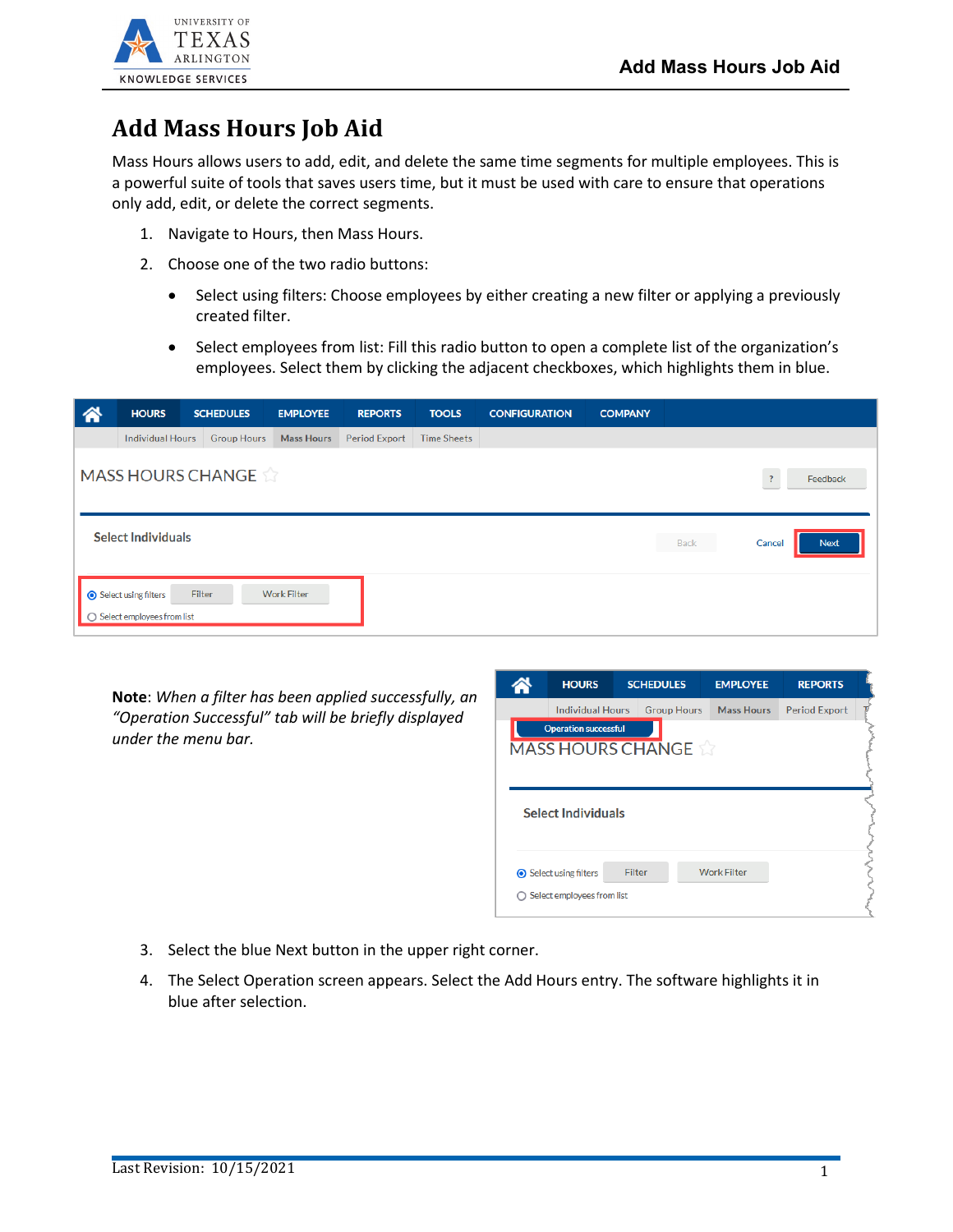

| <b>MASS HOURS CHANGE</b>                        |      | Feedback<br>$\overline{?}$ |
|-------------------------------------------------|------|----------------------------|
| <b>Select Operation</b>                         | Back | <b>Next</b><br>Cancel      |
| <b>Employee Settings</b><br>Add Hours           |      |                            |
| <b>Edit Hours</b><br>Delete Hours<br>Processing |      |                            |

- 5. The Add Hours screen appears. Use the following options as necessary.
	- Individual is clocked in: Fill this checkbox if the individual is currently working.
	- Time sheet entry: Fill this checkbox if manually entering only a quantity of hours (i.e. not punch times, for Classified employee hours).
	- Missed in punch: Fill this checkbox if the employee failed to punch into work.
	- Missed out punch: Fill this checkbox if the employee failed to punch out.
	- Time in: Use the range pickers to select a date and time that the shift begins.
	- Time out: Use the range pickers to choose a date and time that the shift ends.
	- Note: To provide the reason for the add or edit.

**Note**: *Timekeepers should always enter a note when entering time for employees.*

• Days: If entering hours for multiple concurrent days, use the drop-down menu to select the quantity of days.

| <b>MASS HOURS CHANGE</b>            |                                                                                                                           |      | $\cdot$ ?<br>Feedback |
|-------------------------------------|---------------------------------------------------------------------------------------------------------------------------|------|-----------------------|
| <b>Add Hours</b>                    |                                                                                                                           | Back | Next<br>Cancel        |
| $\Box$ Individual is clocked in     | <b>Segment Length: 4:00</b>                                                                                               |      |                       |
| Time sheet entry                    | 画<br>Time in   10/9/2021<br>09:00 AM<br>$\bullet$<br>Time out   10/9/2021<br>01:00 PM<br>$\Box$<br>$\left( \cdot \right)$ |      |                       |
| Missed in punch<br>Missed out punch | <b>Break type</b><br><< NONE<br>Position<br><b>Default Position</b>                                                       |      |                       |
|                                     | $<< NONE$ >><br>Select<br>Cost Code                                                                                       |      |                       |
|                                     | □ Rate 0.00<br>Note   Hours for Weekend Off-Site Ti<br>Days 1<br>$\checkmark$<br>Custom                                   |      |                       |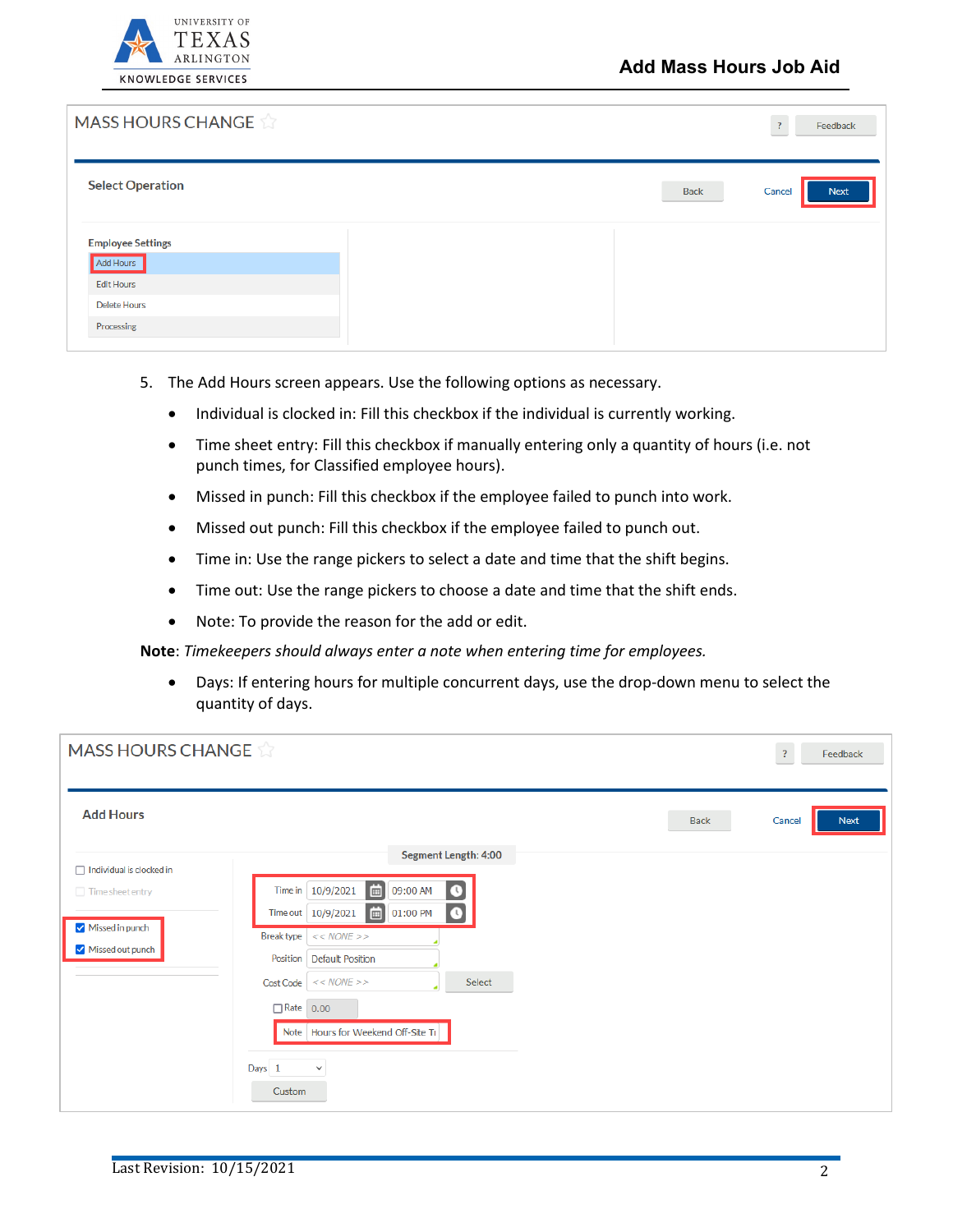

6. Click the blue Next button, which prompts the Summary screen to appear. Look over the results to ensure the correct information will be processed.

| <b>MASS HOURS CHANGE</b>                                                                                                                                                                                                                                                                                                                                                                                                      |                        | ?      | Feedback |
|-------------------------------------------------------------------------------------------------------------------------------------------------------------------------------------------------------------------------------------------------------------------------------------------------------------------------------------------------------------------------------------------------------------------------------|------------------------|--------|----------|
| <b>Summary</b>                                                                                                                                                                                                                                                                                                                                                                                                                | <b>Back</b><br>Preview | Cancel | Process  |
| 14 employees selected<br>- Filter by individual's status to exclude suspended<br>- Filter by individual's status to exclude terminated<br>- Filter by department to include 340301 OIT CONTINUOUS IMPROVEMENT<br>- Filter by employee role to include 3 Employee Roles<br>Adding hours<br>Source date range: 10/09/2021 09:00 AM- 10/09/2021 01:00 PM<br><b>Position: Default Position</b><br>Cost Code:<br>Days to repeat: 1 |                        |        |          |

7. Select the gray Preview button to ensure that the changes go smoothly. The Processing window appears. Click Show Details to show the segments to be added.

|                       |                          | Processing                         |                                           | ?            | Feedback                        |          |
|-----------------------|--------------------------|------------------------------------|-------------------------------------------|--------------|---------------------------------|----------|
|                       |                          |                                    | Validated 14 records with 0 exceptions    |              |                                 |          |
|                       |                          |                                    | 100%                                      |              |                                 |          |
|                       |                          |                                    |                                           |              | Elapsed 0:00<br>Remaining 0 min |          |
|                       |                          |                                    | Close                                     | Show Details | Ok                              |          |
| <b>Filter Details</b> |                          |                                    |                                           |              | ?                               | Feedback |
| Search                |                          | 14 segments included in processing | Q                                         |              |                                 |          |
|                       | Showing 14 records of 14 |                                    |                                           |              |                                 |          |
|                       |                          |                                    |                                           |              |                                 |          |
| ID                    |                          | Detail                             |                                           |              |                                 |          |
| 1                     | 3                        | 1 <sub>1</sub>                     | -1 segment(s) to be added<br>3 - Nolan    |              |                                 |          |
| 1                     | $\circ$                  | $11$                               | 0 - Ronald<br>-1 segment(s) to be added   |              |                                 |          |
| $1^{\circ}$           | 7<br>0                   | 1 <sub>1</sub>                     | -1 segment(s) to be added<br>7 - Augustus |              |                                 |          |
| 1                     | 5                        | 1 <sub>1</sub>                     | 5 - Li-Wei - 1 segment(s) to be added     |              |                                 |          |
| 1                     | $\overline{2}$           | 1 <sup>1</sup>                     | -1 segment(s) to be added<br>2 - Brenna   |              |                                 |          |
| 1                     | 9                        | $11$                               | 9 - Zinna<br>-1 segment(s) to be added    |              |                                 |          |
| $1^{\circ}$           | $\circ$                  | 1 <sub>1</sub>                     | D-Heather<br>-1 segment(s) to be added    |              |                                 |          |